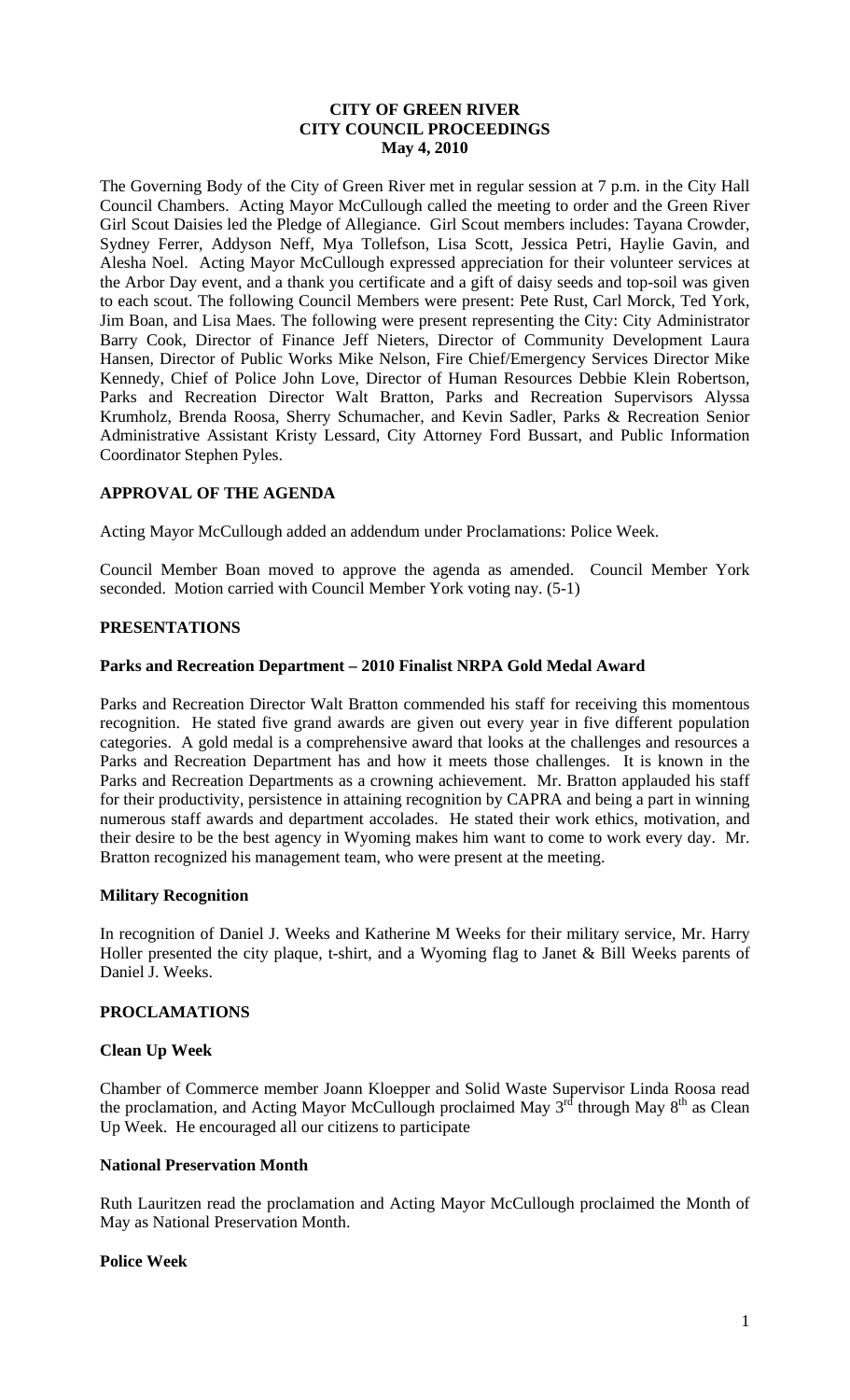Chief of Police John Love read the proclamation and Acting Mayor McCullough proclaimed the week of May 8<sup>th</sup> through May 15th as Police Week. The proclamation coincides with Peace Officers Memorial Day, May 15<sup>th</sup>.

### **CITIZEN REQUESTS AND OTHER COMMUNICATIONS**

Green River Main Street member Misty Zimmerman encouraged continued support for the Main Street Program. She stated she is a downtown business owner and is currently a volunteer on the Main Street Design Committee. She listed the accomplishment of the past year. Some events are city cleanup, cooking and serving at barbeques, and planting the flower pots downtown. The flower pots make a big difference and beautify the downtown area. She stated her favorite event is the Downtown Trunk or Treating, because it gives them a sense of community when we have people in our downtown celebrating the event.

Business Owner Gordon Gunter expressed support for the Main Street Program. He urged Council to "look at the results rather than ideas and promises" when deciding to fund the program. He stated he was skeptical at first, but is now proud to say he is one of the first recipients of the façade Renovation Matching Fund Program.

### **PUBLIC HEARINGS**

### **Special Use Permit for Pat Mulhall**

*Mr. Mulhall is requesting permission to park his Recreation Vehicle in Pioneer Park during the summer months.* 

Acting Mayor McCullough opened the hearing at 7:22 p.m.

Director of Community Development Laura Hansen explained the reason for the public hearing. She gave a brief summary of the background regarding the request.

There were no other comments or concerns presented.

Acting Mayor McCullough closed the hearing at 7:25 p.m.

### **ORDINANCES**

### **Repeal of Chapter 26 of the Green River Code of Ordinances**

**Second Reading:** An ordinance repealing Green River Ordinances Nos. 04-09, 05-06, and 5-11, and Chapter 26 of the Green River Code of Ordinances entitled Urban Renewal, as the same has been restated in Chapter 7 of Appendix B – Zoning – of the Green River Code under Overlay Districts.

Council Member Morck moved to approve the ordinance on second reading. Council Member Boan seconded. Motion carried. (6-0)

### **Modifications to Chapter 7 of the Zoning Ordinance**

**Second Reading:** An ordinance amending Chapter 7 of Green River Ordinance No. 87-16, and Sections 7.1 through 7.3 of Chapter 7 of Appendix B – Zoning – of the Green River Code of Ordinances, and creating Section 7.4 of Appendix B of the Green River Code of Ordinances, City of Green River, State of Wyoming, to incorporate the provisions of Chapter 26 of the Code of Ordinances on Urban Renewal into the Zoning Ordinance as an Overlay District.

Council Member York moved to approve the ordinance on second reading. Council Member Maes seconded. Motion carried. (6-0)

#### **Modifications to Official Zoning Map**

**Second Reading:** An Ordinance amending the Official Zoning Map to show the Bronze Belt Overlay District, the Green Belt Overlay District, and the Design Review Overlay District.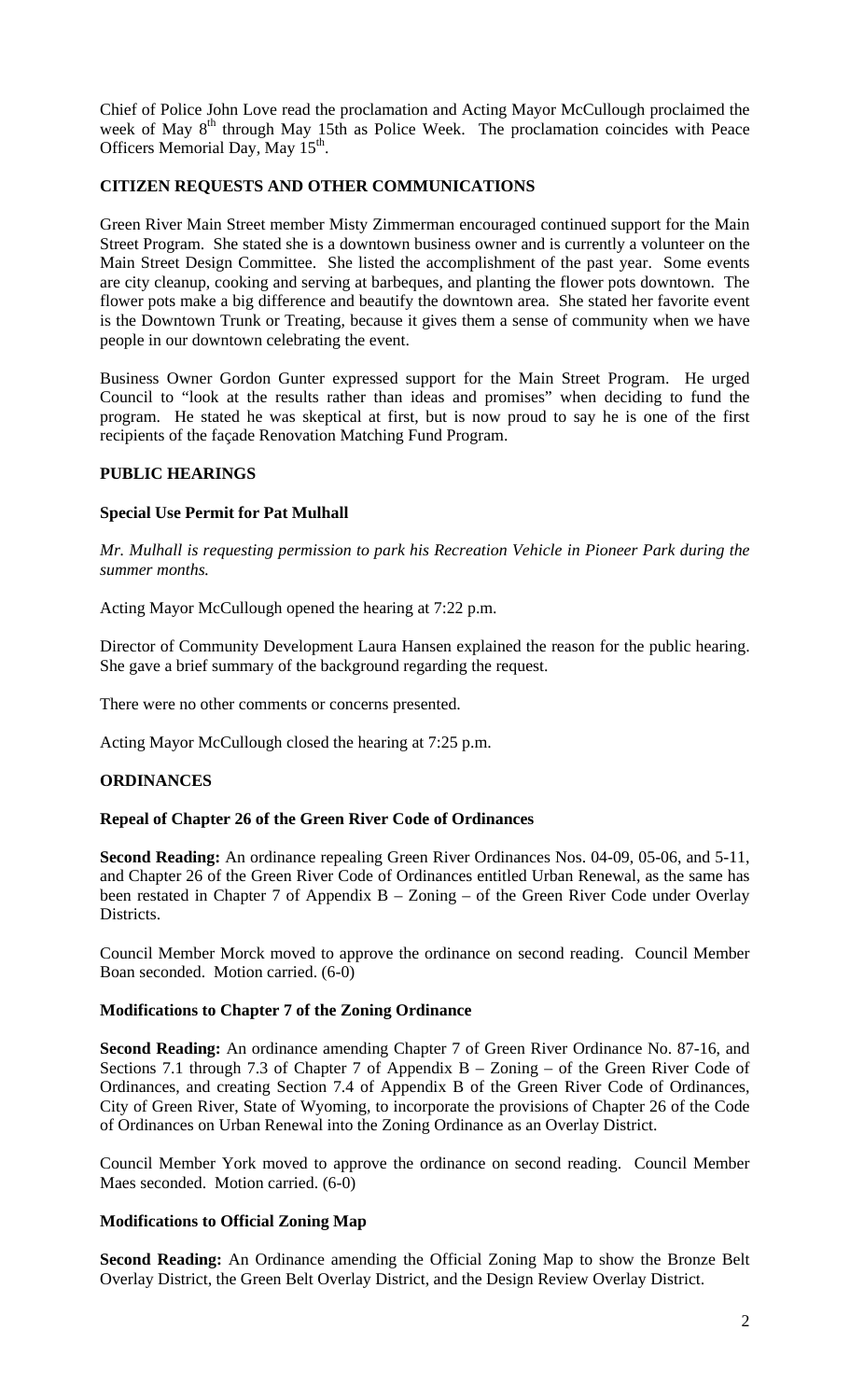Council Member York moved to approve the ordinance on second reading. Council Member Boan seconded. Motion carried. (6-0)

### **RESOLUTIONS**

### **Special Use Permit for Pat Mulhall**

**R10-45:** A resolution for the Governing Body of the City of Green River, Wyoming, to issue a Special Use Permit requested by Patrick Mulhall to allow for the use of a Recreational Vehicle as living quarters at 806 Kit Carson Drive, Green River, WY

Council Member Morck moved to approve the resolution. Council Member Boan seconded. Motion carried. (6-0)

### **Temporary Construction Easement from Lynn Richard Jackman**

**R10-46:** A resolution authorizing the City of Green River, Wyoming, to accept from Lynn Richard Jackman, a single person, a temporary construction easement for installation, maintenance and repair of a road and utilities.

Mr. Cook explained the city has been in the process of installing utilities in the Scott's Bottom FMC Park area. They have completed the Scott's Bottom road with the new utilities on one side. With the continuation, using the consensus grant from the State of Wyoming, the city is endeavoring to install a spur road which will go to the right as you go down Scotts Bottom Road towards the river. The road goes through Mr. Jackman's property Therefore an easement is necessary to install the utilities. After the project is complete the road will be dedicated to the city.

Acting Mayor McCullough stated there are two resolutions on the agenda and asked if both were necessary. Attorney Bussart clarified it does have to be done in two separate resolutions because the first resolution is for a temporary easement to allow the city to complete the construction, and once the construction phase is completed then the second resolution will be a permanent easement to allow the dedication of the street.

Council Member Morck moved to approve the resolution. Council Member York seconded. Motion carried. (6-0)

### **Perpetual Easement from Lynn Richard Jackman**

**R10-47:** A resolution authorizing the City of Green River, Wyoming, to accept from Lynn Richard Jackman, a single person, a perpetual easement for installation, maintenance and repair of a road and utilities.

Council Member Rust moved to approve the resolution. Council Member Maes seconded. Motion carried. (6-0)

# **COUNCIL ACTION ITEMS**

### **Health Insurance Renewal**

Council Member Morck motioned to approve the renewal of the employee health insurance with WEBT, authorize the Mayor to sign the Employer Plan Selection Document, and confirm the freezing of health insurance cost at 2010 FYE, and the offering of 3 plan options to employees. Council Member Boan seconded.

Director of Human Resources Debbie Klein Robertson explained every year the city has the option to renew the insurance. The City provides employee health insurance through the Wyoming Educator's Benefit Trust. The insurance renewal on the current plan represents an approximate 7% overall increase. In order to potentially save the City money, staff is proposing they "Freeze" the City's contribution to the health insurance at the current year's amount and offer the employees three plan options *(this would enable employees to reduce their premiums)*.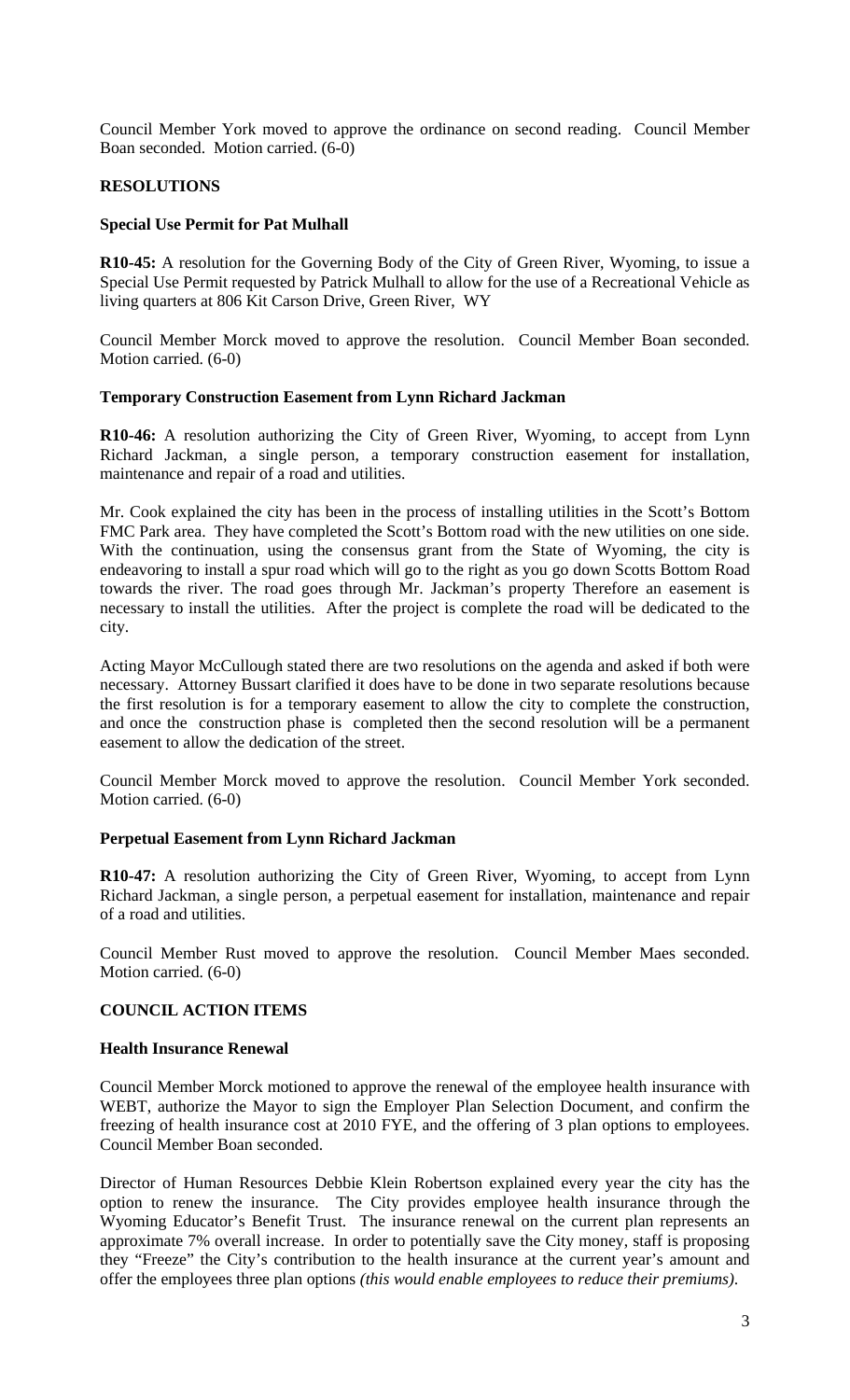Acting Mayor McCullough asked if staff has explained these options to the employees. Ms. Robertson explained the employees have been given a handout with preliminary options along with other information on the insurance processes. This week they will deliver specific dates and times for the sign up.

Acting Mayor McCullough asked if the employees would be able to get one on one meeting with the Human Resource staff if they needed further information. Ms. Klein stated that would be a possible.

Motion carried (6-0).

# **Professional Service Agreement with Kalab Mullins**

Council Member Morck motioned to approve the professional service agreement with Kalab Mullins for \$1,500. Council Member Boan seconded.

Council Member York questioned the cost of the agreement for a "twelve minute" video. Mr. Bratton explained that the average cost for the type of video being submitted to CAPRA is \$40,000.

Motion carried (6-0).

### **Purchase Agreement between the City of Green River, Community Chest, and Artist, Scott Shaffer for the "Maestro" Art Sculpture**

Council Member Maes motioned to approve the purchase agreement in the amount of \$12,920 between the City of Green River (\$5,000), Community Chest (\$7,920), and artist Scott Shaffer. Council Member Rust seconded.

Council Member Rust asked which sculpture this was for and Art Council Member Pam Wolff stated it is the Pelican located at the corner by the US Bank. She stated the Community Chest has received donations and the high school students did a fund raiser for the purchase of the sculpture. There was also a fund raiser at the River Festival. She stated the artist reduced the amount by \$1,000. They would like to place the sculpture on the east end of the Expedition Island with lighting.

Motion carried (6-0).

### **CONSENT AGENDA**

Council Member Boan moved to approve the following consent agenda items. Council Member Rust seconded. Motion carried. (6-0)

- A service agreement with Xerox Corporation for the Phaser 7400 Printer at the Recreation Center for \$800.10.
- An alarm system agreement with Mountain Alarm for \$312 annually.
- A maintenance agreement with Mountain West Business Solutions DBA H & H Document Solution for the Ricoh Aficio 2035eSOP copier located at the Recreation **Center**
- A commercial pest control agreement with Terminix for the Recreation Center in the amount of \$42/month.
- A horse corral lease agreement with Dennis A. Lewis for corral #98  $\&$  99.
- Waive a water billing adjustment of \$34.44 at 645 Evers.
- Approval for Allan Jarnagin to remove a tow dolly for hauling cars from the landfill.